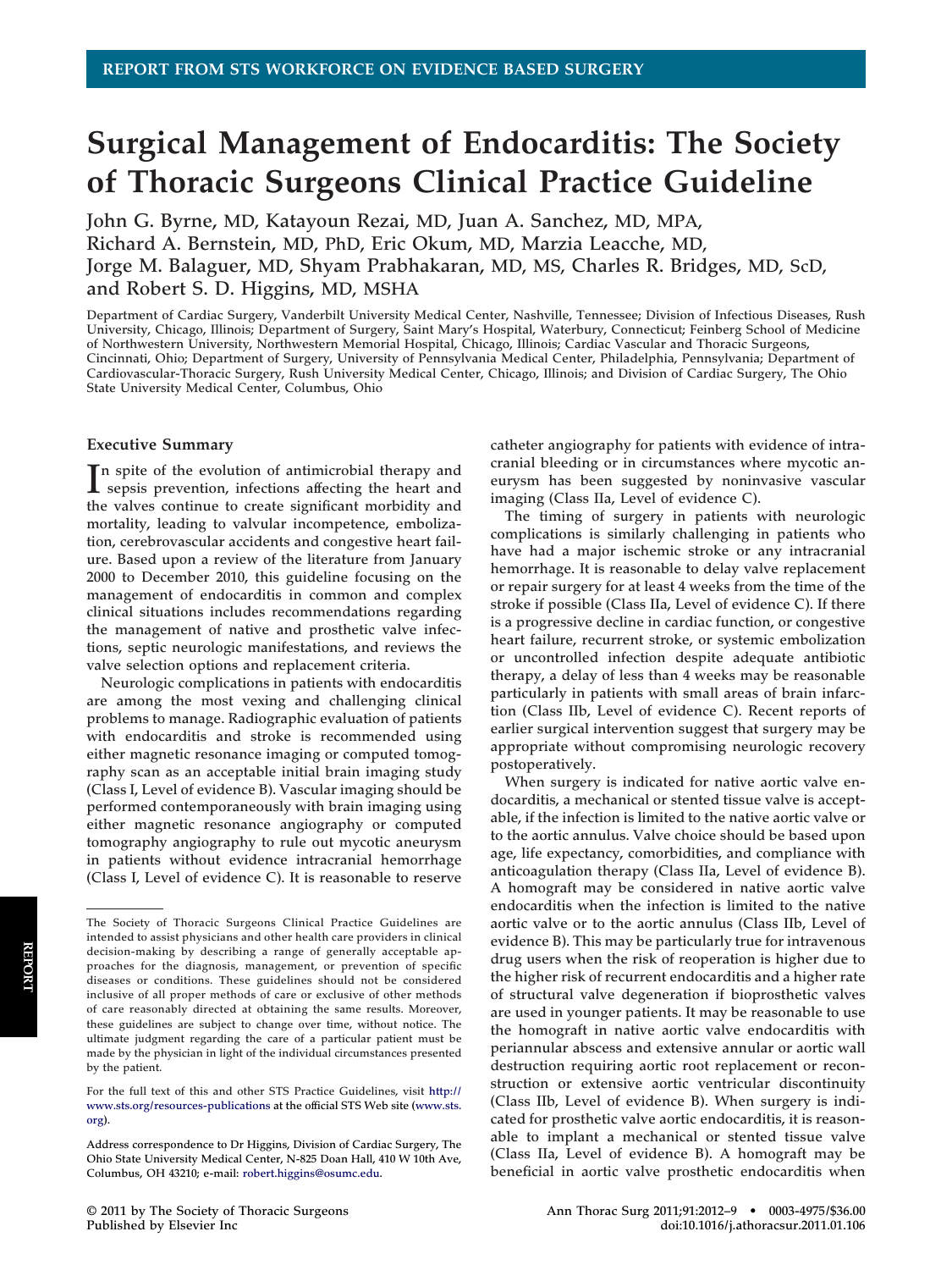**ACC American College of Cardiology AHA American Heart Association CT computed tomography CTA computed tomography angiography IE infectious endocarditis MA mycotic aneurysm MRA magnetic resonance angiography MRI magnetic resonance imaging**  $MVR =$  mitral valve replacement **PVE prosthetic valve endocarditis**

**periannular abscess or extensive destruction of anatomic structures has occurred (Class IIa, Level of evidence B).**

**When technically feasible in native mitral valve endocarditis, mitral valve repair is recommended to treat native mitral valve endocarditis (Class I, Level of evidence B). When surgery is indicated and repair cannot be accomplished, mechanical or stented tissue valves can be useful for mitral valve replacement as appropriate given age, life expectancy and comorbidities (Class IIa, Level of evidence B). When surgery is indicated in prosthetic mitral valve endocarditis, either mechanical or stented tissue valves may be considered for valve replacement (Class IIb, Level of evidence C).**

**When surgery is indicated for native tricuspid valve endocarditis, tricuspid valve repair is recommended for these cases (Class I, Level of evidence B). Mechanical or stented tissue valves can be useful in native valve endocarditis in the tricuspid position when the valve cannot be repaired (Class IIa, Level of evidence C).**

**In the presence of multiple valve endocarditis involving the aortic valve, the decision to use a homograft for the aortic valve should follow the same outline for isolated aortic valve endocarditis (Class I, Level of evidence C). In the presence of concomitant aortic or mitral or tricuspid valve endocarditis, either a stented tissue or mechanical valve may be implanted in the aortic, mitral, and tricuspid positions. The choice of valve should follow the same algorithm outlined independently for aortic, mitral, and tricuspid valve endocarditis (Class I, Level of evidence B). When surgery of the mitral and tricuspid valves is indicated in multiple valve endocarditis, it can be beneficial to perform mitral and tricuspid valve repair whenever feasible (Class IIa, Level of evidence B).**

**In spite of the evolution of antimicrobial therapy and sepsis prevention, infections affecting the heart and valves continue to create significant morbidity and mortality, leading to valvular incompetence, embolization, cerebrovascular accidents and congestive heart failure.**

**This guideline will focus on the management of endocarditis in common and complex clinical situations including native and prosthetic valve infections, septic neurologic manifestations, and review valve selection options and replacement criteria.**

**In a 2006 practice guideline on the management of**

**valvular heart disease, an American College of Cardiology/American Heart Association (ACC/AHA) committee reviewed management of infectious endocarditis (IE) [\[1\]](#page-6-0) and developed a number of recommendations based on proposed modified Duke criteria definitions of IE [\[2\].](#page-6-1) In the ACC/AHA document, diagnostic criteria, antimicrobial therapy, the use of transesophageal echocardiography and surgery for native and prosthetic valve endocarditis were addressed with level B and C evidence.**

**The classification system used in this guideline to summarize recommendations is used by the ACC and AHA [\[3\]](#page-6-2) (Appendix 1). Each recommendation is scored for its efficacy and the strength of the evidence upon which it is based. A MEDLINE search for literature from January 2000 to December 2010 was completed. The keywords searched were as follows: "infective endocarditis," "aortic valve surgery," "mitral valve surgery," "mitral valve repair," "tricuspid valve surgery," "tricuspid valve repair," "treatment," "extensive infective endocarditis," "periannular abscess," "complex infective endocarditis," "periannular endocarditis," "valve replacement," "valve repair," "valve surgery", "native valve endocarditis," "prosthetic valve endocarditis," "right-sided endocarditis," "left-sided endocarditis," and all combinations. A manual search was also performed in nine cardiology and cardiothoracic journals.**

- **I) Neurologic Complications in Endocarditis**
	- **A) Radiographic evaluation of patients with stroke and endocarditis**
		- **1. Brain imaging is required if there is suspicion of stroke in the setting of endocarditis. Either magnetic resonance imaging (MRI) or computed tomography (CT) is an acceptable initial study. (Class I, Level of evidence B)**
		- **2. If MRI is chosen, diffusion weighted imaging, FLAIR imaging, gradient echo imaging, and a postcontrast study, should be performed. (Class I, Level of evidence B)**
		- **3. If MRI is not feasible, CT should be performed. (Class I, Level of evidence B)**
		- **4. Vascular imaging should be performed contemporaneously with brain imaging. Magnetic resonance angiography (MRA) and computed tomography angiography (CTA) are both acceptable vascular imaging modalities to screen for mycotic aneurysm in patients without evidence of intracranial hemorrhage. (Class I, Level of evidence C)**
		- **5. It is reasonable to reserve catheter angiography for patients with evidence of intracranial bleeding, or noninvasive vascular imaging suggestive of mycotic aneurysm. (Class IIa, Level of evidence C)**

**The goals of brain imaging in patients with stroke and IE are to determine the location and extent of cerebral infarction, to rule out other complications of septic brain embolism (mycotic aneurysm [MA] and brain abscess),**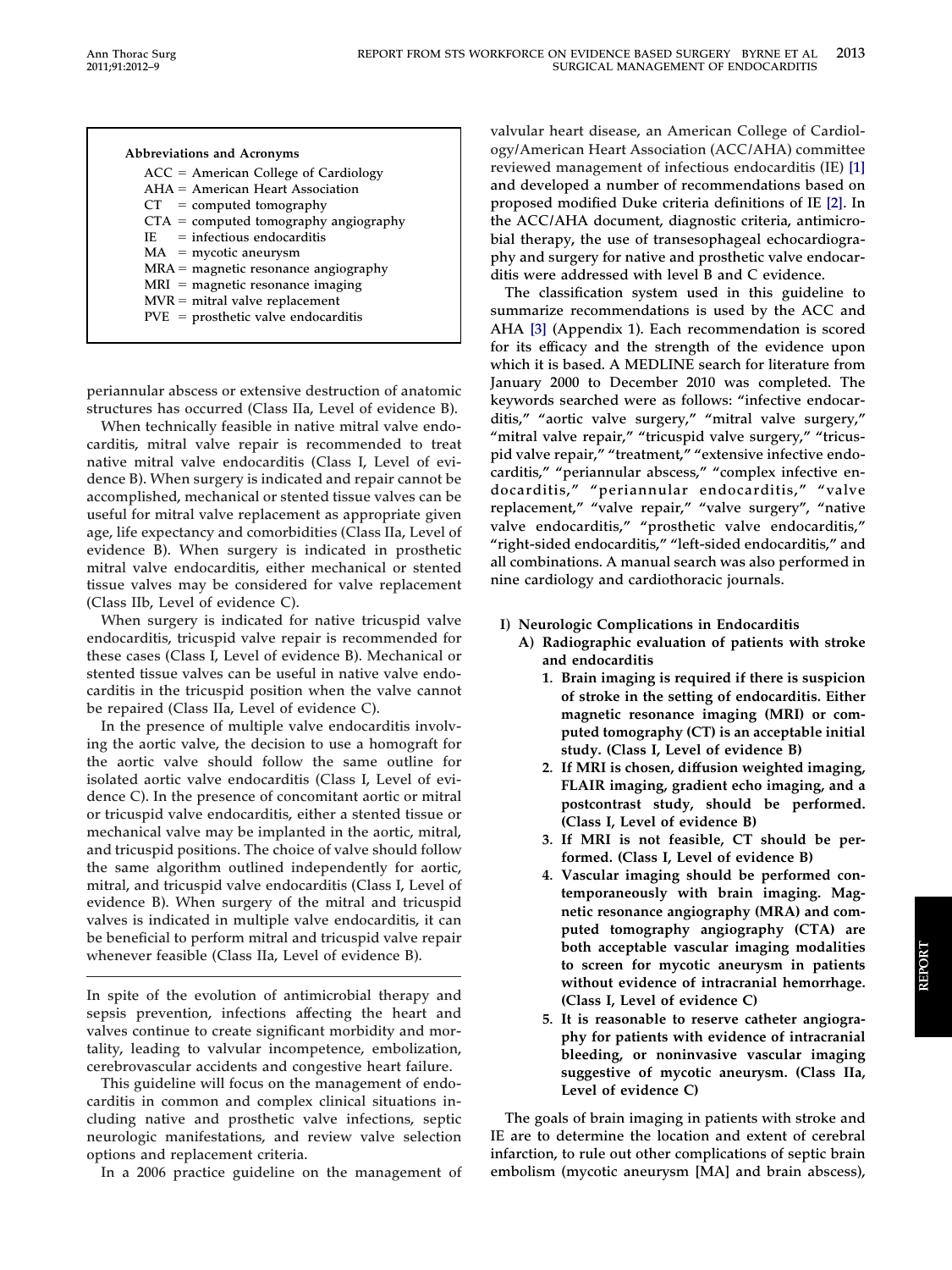**and to rule out, or determine the extent of, coexisting intracranial hemorrhage.**

**Evaluation should include MRI with and without gadolinium, or CT with and without contrast if MRI is not possible. Magnetic resonance imaging may disclose multiple lesions not visible on CT, including embolic infarction, ring enhancing lesions suggestive of macroabscess or microabscess, and petechial hemorrhagic infarction. Major hemorrhage is plainly visible on CT.**

**Vascular imaging should be performed routinely to detect MA and other potential causes of stroke, such as atherosclerotic vaso-occlusive disease. Noninvasive vascular imaging with CTA or MRA is probably sufficient as a screening test. Computed tomography angiography is faster and can be performed in patients with pacemakers or other metallic implants; MRA with gadolinium does not involve a large contrast load, which may be an advantage in patients with congestive heart failure or renal insufficiency. Catheter angiography is not routinely needed in patients with IE unless MRI, CTA, or MRA reveal evidence of MA.**

**Follow-up MRI or CT imaging after completion of a routine course of antibiotics should be undertaken to rule out the development of an abscess within the infarct cavity; the latter may require more prolonged antibiotic therapy or surgical intervention.**

**General recommendations from the ACC/AHA guidelines suggest discontinuation of anticoagulation therapy for 2 weeks in the presence of recent stroke due to infection with high-risk organisms such as** *Staphylococcus aureus* **[\[4\].](#page-6-3) Anticoagulation treatment is also to be withheld in the presence of large brain infarction, hemorrhagic transformation, uncontrolled infection, or in the presence of a MA. Vascular imaging before anticoagulation should be performed.**

**Ischemic stroke is the presenting symptom of IE in approximately 20% of cases. Approximately 60% to 90% of infarctions have a typical cortical/embolic appearance (cerebral or cerebellar), approximately 15% are subcortical, and approximately 10% are brainstem. Ten percent of patients have multiple lesions. Many patients present with nonlocalizing findings such as a decreased level of consciousness, encephalopathy, or seizures. Hemorrhagic transformation is particularly common in embolic stroke complicating IE, with rates as high as 50% in some studies. Less common is formation of an abscess within the infarct cavity over the ensuing days or weeks after the infarct.**

- **B) Timing of surgery in patients with neurologic complications**
	- **1. In patients who have had a major ischemic stroke or any intracranial hemorrhage, it is reasonable to delay valve replacement for at least 4 weeks from the stroke, if possible. (Class IIa, Level of evidence C)**
	- **2. If there is a decline in cardiac function, recurrent stroke or systemic embolism or uncontrolled infection despite adequate antibiotic therapy, a delay of less than 4 weeks may be reasonable,**

## **particularly in patients with small areas of brain infarction. (Class IIb, Level of evidence C)**

**After stroke, neurologic deterioration can occur owing to spontaneous conversion, hemorrhagic transformation while being anticoagulated for cardiopulmonary bypass, or exacerbation or expansion of ischemia due to hypotension during cardiac surgery. These factors make a recent embolic stroke a relative contraindication to valve replacement surgery in infective endocarditis. However, the risk of intracranial hemorrhage may be dependent on the extent and size of infarction, whether it is ischemic or hemorrhagic, and the exact timing of surgery.**

**After ischemic infarction, some studies have shown that the risk of neurologic complication due to cardiac surgery declines over the first month [\[5\]](#page-6-4) from approximately 20% in the first 3 days, 20% to 50% between 4 and 14 days, 6% to 10% between 15 and 28 days, and less than 1% after 28 days. Surgery may be safe within the first 3 days after ischemic (especially small or silent infarcts and transient ischemic attack) but not hemorrhagic events. In addition to time interval, risk of deterioration is independently associated with stroke severity. After hemorrhagic stroke, the risk of exacerbation is prohibitively high in the first month but can extend past 4 weeks in some patients, perhaps owing to the presence of undetected MAs. These data suggest that cardiac operations can be done safely within 2 to 4 weeks after most ischemic strokes (perhaps earlier after small or silent infarcts and transient ischemic attacks) but should be delayed at least 4 weeks after subarachnoid hemorrhage or intracerebral hemorrhage. Gammie and colleagues [\[6\]](#page-6-5) have reported their experience with earlier surgical intervention and mitral repair in patients with active mitral IE. They documented abnormalities on head CT or MRI in 29 of 58, or 50%, of IE patients with abnormal scans. In this series, the median time of operation was 4 days, and early operation did not compromise neurologic recovery. Similar clinical observations have been reported by Cooper and coworkers [\[7\]](#page-6-6) in a small number of patients with subclinical brain embolization in left-sided IE.**

**Valve replacement surgery may be delayed for weeks unless a second embolic event occurs despite adequate antibiotic therapy. Surgery may be considered sooner if vegetations enlarge during therapy or if infection, monitored by blood cultures, persists despite antibiotic therapy. Decisions about the timing of surgery are complex and must take into account primary cardiac findings in addition to neurologic considerations. They should be made by a multidisciplinary team.**

- **C) Intracranial hemorrhage and mycotic aneurysms**
	- **1. Heparin is the major modifiable risk factor for brain hemorrhage in IE. It should be used cautiously in all patients, and should be withheld for 4 weeks after brain hemorrhage in the context of IE. (Class I, Level of evidence B)**
	- **2. For patients with IE and intracranial hemorrhage, catheter angiography should be per-**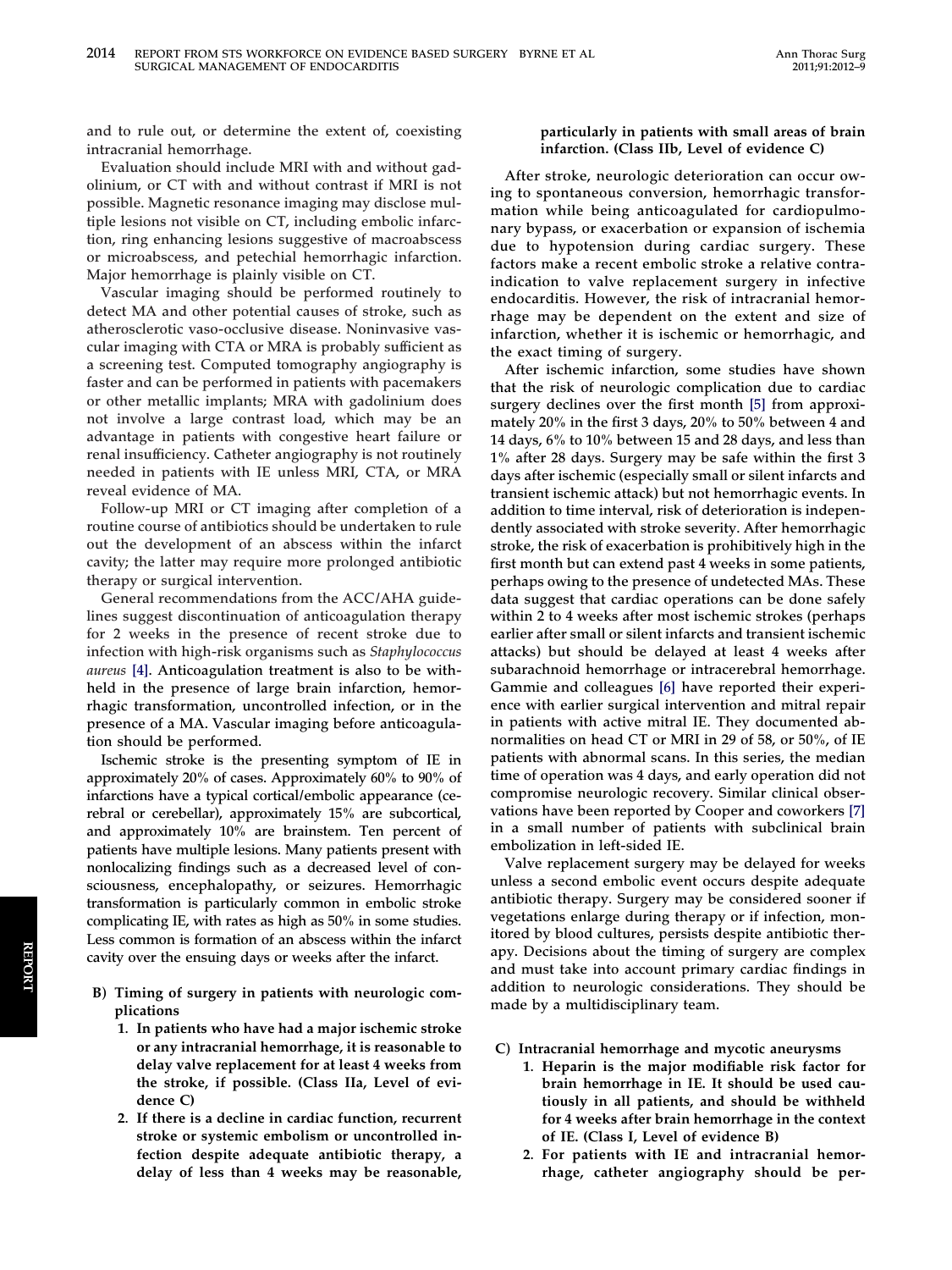**formed to rule out MA with consideration of surgical or endovascular therapy. (Class I, Level of evidence B)**

- **3. Once patients with IE but without neurologic symptoms have been screened to identify MA, it may be reasonable to follow mycotic aneurysms noninvasively to rule out aneurysmal expansion during antibiotic therapy. (Class IIb, Level of evidence C)**
- **4. Aneurysms that expand during antibiotic therapy may be considered for surgical therapy. It may be reasonable to follow conservatively aneurysms that remain stable or decrease in size during antibiotic treatment. (Class IIb, Level of evidence C)**

**Primary brain hemorrhage is the second most common neurologic complication of IE, accounting for approximately 15% of total neurologic complications. Anticoagulation therapy is the major modifiable risk factor for brain hemorrhage. Other risk factors for hemorrhagic stroke in IE include complications of disseminated infection and severe medical illness, such as thrombocytopenia, disseminated intravascular coagulation, and vitamin K deficiency.**

**Subarachnoid hemorrhage or intraparenchymal hemorrhage may be due to the presence of an MA. Because the most common definitively treatable cause of either primary intraparenchymal hemorrhage or subarachnoid hemorrhage is a ruptured MA, urgent vascular imaging is required to detect such lesions in the setting of acute brain hemorrhage and IE. Catheter angiography remains the gold standard in this setting. Careful scrutiny of distal vessel branch points is required to detect these lesions. Once an MA is detected by catheter angiogram, MRI, MRA, and CTA are useful to correlate with the angiogram.**

**If an MA ruptures, surgical or endovascular treatment is commonly indicated. Endovascular approaches usually involve occluding the vessel in which the aneurysm has developed. The decision about when to treat a MA should take into account the patient's cardiac status, overall fitness for a major neurosurgical procedure, need for anticoagulation, and the extent to which the patient has completed a course of antibiotics [\[4\].](#page-6-3)**

**The AHA recommends that screening for MA (eg, patients with IE who have had no brain hemorrhage) is not required in the absence of symptoms or signs of cerebral embolism [\[4\].](#page-6-3) However, as some infectious emboli may be asymptomatic, MA may remain entirely asymptomatic before rupture, and rupture may occur during antibiotic therapy. Rupture of MA during anticoagulation is usually fatal. Therefore, if anticoagulation therapy (including during valve surgery) is contemplated before a complete course of antibiotics, or if the patient requires anticoagulation for any other reason (eg, a mechanical valve), noninvasive screening with dedicated MRI, MRA, and CTA (see above) is reasonable even in the absence of clinical signs of cerebral embolism.**

### **II) Aortic Valve Endocarditis**

**A) Native aortic valve endocarditis**

- **1. When surgery is indicated, a mechanical or stented tissue valve is reasonable in native aortic valve endocarditis if the infection is limited to the native aortic valve or to the aortic annulus. Valve choice should be based on age, life expectancy, comorbidities, and compliance with anticoagulation. (Class IIa, Level of evidence B)**
- **2. A homograft may be considered in native aortic valve endocarditis when the infection is limited to the native aortic valve or to the aortic annulus. (Class IIb, Level of evidence B)**

**The cornerstones of surgical treatment for acute IE are radical excision of all infected and necrotic tissue, repair of anatomic defects caused by tissue destruction, and suturing/anchoring for the prosthetic device [\[6, 8\].](#page-6-5) Heart catheterization and coronary angiography increase the risk of embolization in patients with aortic valve vegetations and should be avoided. Newer CT imaging techniques to diagnose coronary artery disease may be useful in these patients.**

**If the infection is limited to the native aortic valve or annulus, a prosthetic valve can be implanted after radical debridement of the infected and necrotic tissue. Small defects created by the debridement can be suture plicated. For a larger defect, patch repair with fresh autologous pericardium, glutaraldehyde-fixed pericardium, or Dacron can be used and provides a strong fixation point for the new prosthesis [\[9\].](#page-6-7)**

**The choice of valve prosthesis in native valve endocarditis and prosthetic valve endocarditis (PVE) remains controversial [\[10\].](#page-7-0) Owing to the nature of the disease, it has not been possible to conduct randomized trials. Several authors [\[9-15\]](#page-6-7) have shown that the type of prosthesis used is not an important factor in achieving good early and long-term results if adequate debridement of infected tissue can be achieved and appropriate antibiotic treatment is administered. The choice of valve prosthesis (mechanical versus tissue) should be based on age, patient compliance with anticoagulation, life expectancy, and the presence of comorbidities. A bioprosthetic valve may be implanted at age more than 60 years if no other comorbidities are present [\(Fig 1\)](#page-5-0).**

**In intravenous drug users, the risk of reoperation is higher because of a higher risk of recurrent endocarditis [\[12\]](#page-7-1) and a higher rate of structural valve degeneration if bioprosthetic valves are used in this younger population. Several authors reported a lower and constant risk of recurrent endocarditis when a homograft was used compared with a high peaking early phase when a prosthetic device was used. The overall 10-year freedom from recurrent endocarditis suggests that an allograft aortic valve has an intrinsic resistance to infection early after the operation, but is not immune to reinfection [\[16–18\].](#page-7-2)**

**The major concern with the use of aortic homografts is durability, especially in younger patients, and technical challenges posed by reintervention for homograft failure due to heavy calcification. For urgent surgery, availability**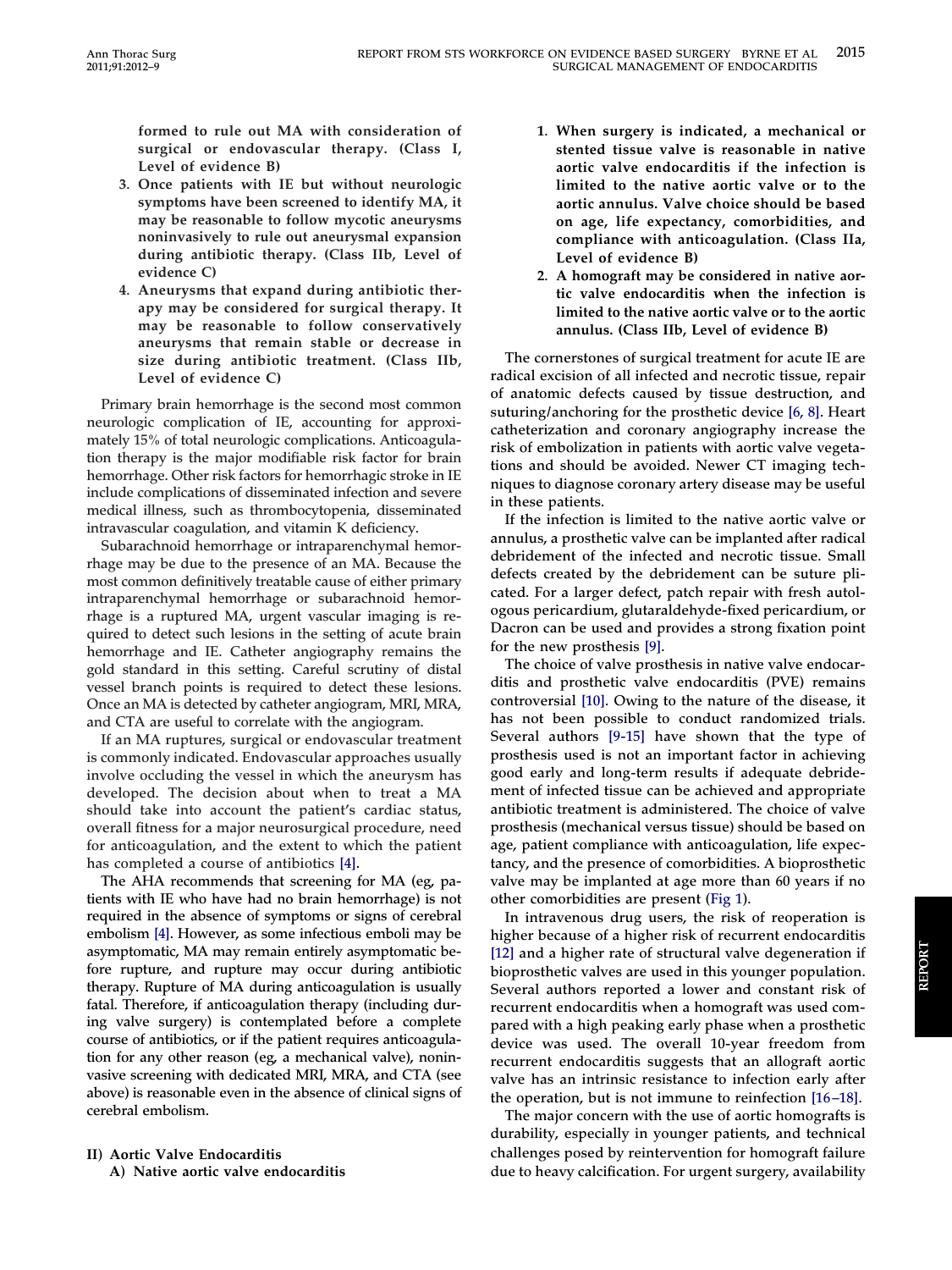**and donor-recipient size mismatch pose practical limitations to homograft use.**

- **B) Native aortic valve endocarditis with periannular abscess**
	- **1. When periannular abscess is associated with IE, it is reasonable to use a mechanical or stented tissue valve if radical debridement is carried out and the valve can be anchored to healthy and strong tissue. (Class IIa, Level of evidence B)**
	- **2. It may be reasonable to use a homograft in native aortic valve endocarditis with periannular abscess and extensive annular or aortic wall destruction requiring aortic root replacement/reconstruction or extensive aortic-ventricular discontinuity. (Class IIb, Level of evidence B)**

**Many surgeons report that reconstruction of the aortic annulus and aortic root can be completed with excellent results using Dacron graft or pericardium. Either a mechanical or tissue valve can be implanted in the presence of aortic annulus abscess with similar results, if radical debridement is carried out, and the valve can be anchored to healthy and strong tissue [\[9,](#page-6-7) [10, 14, 19, 20\].](#page-6-7)**

**In patients who have periannular abscess and annular destruction or ventricular-aortic discontinuity, or both, homografts are preferred by several authors [\[9-11, 15\].](#page-6-7) That is because of the pliable nature of the homograft that makes it easier to handle than synthetic materials, and its additional periannular tissue that can be used to patch defects created by the resection of the abscesses [\[9, 10, 15, 16, 18, 21, 22\].](#page-6-7) It has also been reported that aortic homografts reduce operative mortality and risk of recurrent endocarditis [\[18, 21\].](#page-7-3) However, El-Hamamsy and associates [\[23\]](#page-7-4) have concluded that compared to a stentless root replacement, homografts have a higher rate of late structural valve degeneration and reoperation, limiting the potential benefit of this approach.**

#### **C) Prosthetic aortic valve endocarditis**

**1. When surgery is indicated, in patients with aortic PVE limited to the prosthesis without aortic root abscess, and no annular destruction, it is reasonable to implant a mechanical or stented tissue valve. (Class IIa, Level of evidence B)**

**In aortic PVE, mechanical or bioprosthetic valves have been used after radical debridement of infected tissue, laying open abscesses or using pericardium or Dacron to reconstruct the aortic annulus [\[9, 11\].](#page-6-7) Several authors have found no differences between mechanical and tissue valve after prosthesis re-replacement for aortic PVE in terms of operative mortality, long-term event-free survival, and recurrence of infection [\[9, 10, 15, 24\].](#page-6-7)**

**D) Prosthetic valve endocarditis with periannular abscess**

**1. A homograft can be beneficial in aortic PVE when periannular abscess or extensive ventricular-aortic discontinuity is present, or when aortic root replacement/reconstruction is necessary because of annular destruction or destruction of anatomical structures. (Class IIa, Level of evidence B)**

**Aortic homograft is the ideal substitute for aortic root and left ventricular outflow reconstruction when severe disruption of anatomical structures is present and after extensive debridement of infected tissue and removal of infected prosthesis [\[16, 21, 25\].](#page-7-2) The attached anterior mitral valve leaflet can be used to close subannular abscesses, secondary mitral valve perforation, or ventricular septal defects or any defect created by the resection of infected tissue.**

**Data comparing the use of aortic allograft with prosthetic valves in patients with aortic PVE are sparse [\[26, 27\].](#page-7-5) The degree of periannular infection and annular destruction vary greatly between cohorts. Aortic root abscess is present in at least 50% of the patients in the homograft series, and not present in most of the series using prosthetic materials [\[9, 19, 26\],](#page-6-7) suggesting that the severity of the disease is greater in the homograft series. The majority of homograft series report a recurrent endocarditis rate less than 8% [\[16,](#page-7-2) [21, 25\].](#page-7-2) The Ross procedure may be useful in young patients where the degeneration and calcification of aortic homograft will expose the patients to a reoperative aortic root procedure. Another alternative is the use of stentless bioprostheses [\[28\],](#page-7-6) or bioprosthetic porcine and xenopericardial valves with, or without, conduit [\[29\].](#page-7-7)**

## **III) Mitral Valve Endocarditis**

- **A) Native mitral valve endocarditis**
	- **1. When technically feasible, mitral valve repair is recommended to treat native mitral valve endocarditis. (Class I, Level of evidence B)**
	- **2. When surgery is indicated, mechanical or stented tissue valves can be useful for mitral valve replacement as appropriate given age, life expectancy, and comorbidities. (Class IIa, Level of evidence B)**

**The surgical treatment of mitral valve endocarditis is primarily determined by disease severity and valvular and annular destruction. Advanced valvular and annular disease require complete excision and mitral valve replacement (MVR) [\[6, 9, 11-15, 24\].](#page-6-5) If the disease is limited to the valvular tissue, mitral valve repair is the preferred surgical option [\[30-35\].](#page-7-8)**

**The unaffected chordae and papillary muscle should be preserved, if debridement of the infected tissue is not extensive, in both MVR and mitral valve repair. The importance of subvalvular preservation is to maintain the left ventricular function. While mitral valve repair has theoretical advantages over replacement, replacement is more common, although the incidence of mitral valve repair has increased significantly [\(Fig 2\)](#page-5-1).**

**Repair rates in published series range from 33% to 94%, depending upon the surgeon's experience and percentage of patients with acute versus healed endocar-**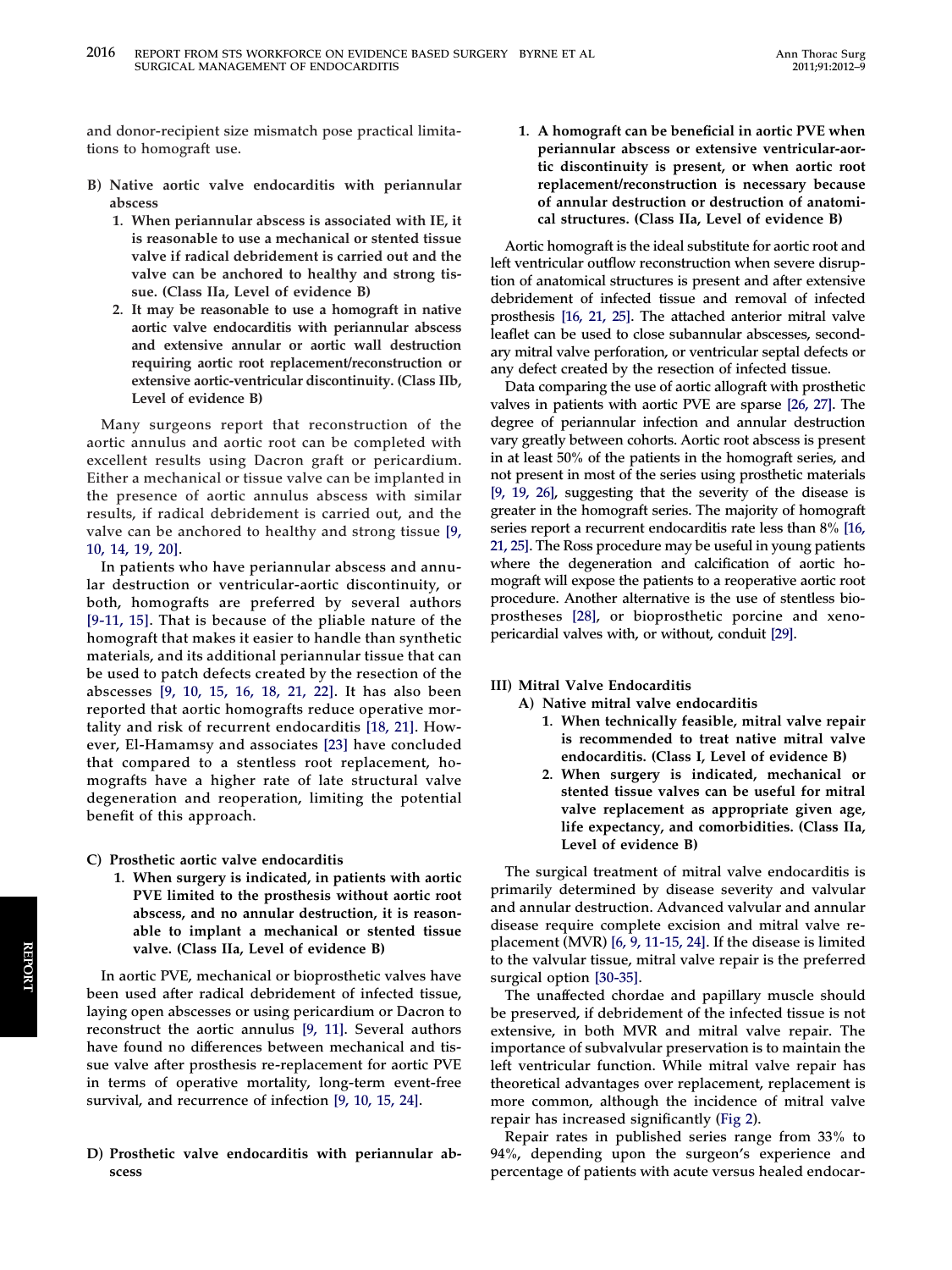

<span id="page-5-0"></span>*Fig 1. Mechanical aortic valve replacement (blue bars) versus biological aortic valve replacement (purple bars) for endocarditis (STS National Cardiac Database 2007).*

**ditis included in the studies [\[6, 32, 33, 36\].](#page-6-5) Mitral valve repair in native mitral valve endocarditis offers superior in-hospital and long-term survival compared with valve replacement, with superior freedom from recurrent endocarditis and reoperation [\[34\].](#page-7-9) Gammie and coworkers [\[6\]](#page-6-5) reported higher operative mortality for MVR versus mitral valve repair. The advantages of mitral valve repair over replacement are based on a better preservation of the left ventricular function and reduced rate of prosthetic valve-related complications.**

**Potential concerns in mitral valve repair are durability, the possibility of recurrent infection due to incomplete resection of infected valvular tissue, and the use of prosthetic annuloplasty rings. Ruttmann and colleagues [\[34\]](#page-7-9) reported superior event-free survival and lower in-hospital mortality for mitral valve repair compared with MVR. In a meta-analysis of 24 studies involving 724 MVR and 470 mitral valve repair patients, Feringa and associates [\[37\]](#page-7-10) found that the mitral valve repair had lower early and late mortality, and lower rates of reoperation and recurrent endocarditis.**

**A prosthetic annuloplasty ring may be necessary to achieve satisfactory repair during complex reconstruction [\[34, 35\]](#page-7-9) and is well tolerated, with a low reinfection rate [\[34\].](#page-7-9) As an alternative, some authors have proposed using a strip of bovine or autologous glutaraldehydetreated pericardium [\[30\].](#page-7-8)**

**Both mechanical and bioprosthetic valves have been used in mitral valve replacement [\[6, 9-15, 34\].](#page-6-5) Although a few authors use mechanical valves almost exclusively [\[20,](#page-7-11) [24\],](#page-7-11) the majority use both bioprosthetic and mechanical valves, with similar survival rates and freedom from rein-**

**fection infection [\[9-15\].](#page-6-7) The risk of reoperation, however, appears to be higher among patients with tissue valve replacement [\[9, 10, 12\].](#page-6-7) The 5-year survival after MVR for native valve endocarditis ranges between 66% and 87% [\[15,](#page-7-12) [34, 36\].](#page-7-12) Overall, valve choice should be individualized according to age, life expectancy, and presence of comorbidities.**

- **B) Mitral prosthetic valve endocarditis**
	- **1. When surgery is indicated for prosthetic mitral valve endocarditis, either mechanical or stented tissue valves may be considered for valve replacement. The choice of whether either a tissue or mechanical valve should be implanted should be based primarily on consideration of age, life expectancy, and presence of comorbidities. (Class IIb, Level of evidence C)**

**Several studies have reported no differences between tissue and mechanical valves in recurrent endocarditis rate and event-free survival after MVR for PVE [\[9-11, 15,](#page-6-7) [24, 27\].](#page-6-7) Mitral bioprostheses are prone to structural valve degeneration over time but as age increases, the freedom from reoperation becomes similar to that for mechanical valves [\[9, 10\].](#page-6-7) The age at which the freedom from reoperation becomes comparable to that of a mechanical or tissue valve is 70 years if no comorbidities exist.**

- **IV) Tricuspid Valve Endocarditis**
	- **A) Native tricuspid valve endocarditis 1. When surgery is indicated, tricuspid valve repair is recommended for native tricuspid**

<span id="page-5-1"></span>*Fig 2. Mitral valve repair (blue bars) versus mitral valve replacement (purple bars) for endocarditis (STS National Cardiac Database 2007).*

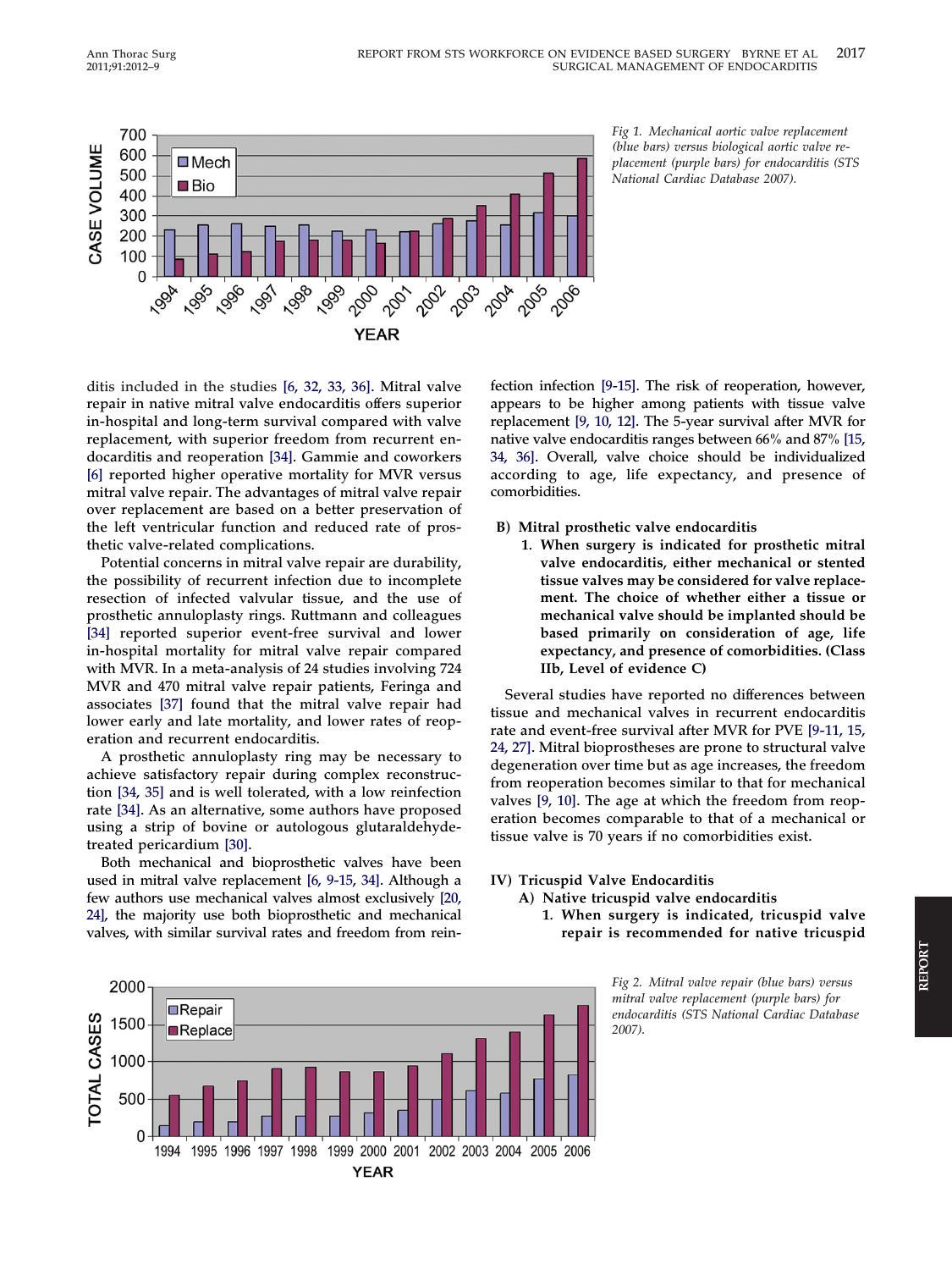**valve endocarditis. (Class I, Level of evidence B)**

**2. Mechanical or stented tissue valves can be useful in native tricuspid valve endocarditis, if the valve cannot be repaired. (Class IIa, Level of evidence C)**

**When surgery is indicated for persistent sepsis and severe tricuspid regurgitation, tricuspid valve repair is the treatment of choice. Replacement involves implanting prosthetic material in the setting of ongoing infection, with the risk of reinfection and the need for anticoagulation therapy if a mechanical valve is implanted [\[27\].](#page-7-13) Thrombus and pannus formation is more frequent, while structural valve degeneration is less extensive in the tricuspid position. These issues are enhanced in the intravenous drug use population in whom right-sided endocarditis is more frequent. This population is younger than the left-sided endocarditis population and more likely not to comply with the anticoagulation regimen.**

**The feasibility of tricuspid valve repair is based on the extent of the infection and the degree of destruction of the subvalvular apparatus. When two or three leaflets are entirely involved or more than half of the marginal chords of the anterior leaflet are involved, the repair is compromised [\[38\].](#page-7-14)**

**When the tricuspid valve cannot be repaired, the choice of prosthesis should follow the same algorithm used for patients without IE. Some authors, however, prefer bioprosthetic valves over mechanical valves owing to concerns about thromboembolic complications [\[27\].](#page-7-13) A particular challenge is represented by intravenous drug use patients. In the presence of intravenous drug use, more tissue valves are implanted because of anticipated noncompliance with anticoagulation therapy. Thus, the rate of reoperation for this group is higher. However, the only predictor for poor long-term survival was age.**

**Tricuspid valve excision without prosthetic valve replacement is another option. Valvulectomy may be the appropriate choice for intractable, extensive endocarditis due to drug addiction. The second-stage operation can be performed after controlling drug dependence but only in the absence of pulmonary hypertension and left-sided failure.**

#### **V) Multiple Valve Endocarditis**

- **1. In the presence of multiple valve endocarditis involving the aortic valve, the decision to choose a homograft for the aortic valve should follow the same algorithm outlined for isolated aortic valve endocarditis. (Class I, Level of evidence C)**
- **2. In the presence of concomitant aortic or mitral or tricuspid valve endocarditis, in the aortic, mitral, and tricuspid positions, either a stented tissue or mechanical valve can be implanted. The choice of valve should follow the same algorithm outlined independently for aortic, mitral, and tricuspid valve endocarditis. (Class I, Level of evidence B)**
- **3. When surgery of the mitral and tricuspid valves is indicated for multiple valve endocarditis, it can be**

## **beneficial to perform mitral and tricuspid valve repair whenever feasible. (Class IIa, Level of evidence B)**

**Ten percent to 25% of all patients with infective endocarditis require multiple valvular procedures, which usually involve the mitral and aortic valves [\[39, 40\].](#page-7-15) Use of either tissue or mechanical valves for double valve endocarditis yielded the same results in terms of survival and freedom from reinfection [\[9, 10, 13, 39, 40\].](#page-6-7) Increasingly, groups are using mitral valve repair whenever possible [\[7, 35, 38\].](#page-6-6)**

**Some authors advise the use of allografts for aortic valve replacement, citing an increased resistance to reinfection in the first 6 weeks after surgery, especially in patients with aortic root abscess [\[16, 21, 39\].](#page-7-2) Aortic valve endocarditis complicated by annular abscess formation and extension into the mitral annulus is usually present when there is involvement of the aortic-mitral junction or the subannular interventricular septum.**

#### <span id="page-6-0"></span>**References**

- **1. Bonow RO, Carabello BA, Chatterjee K, et al. ACC/AHA 2006 guidelines for the management of patients with valvular heart disease: a report of the American College of Cardiology/American Heart Association Task Force on Practice Guidelines (writing committee to Revise the 1998 guidelines for the management of patients with valvular heart disease). J Am Coll Cardiol 2006;48:e1–148.**
- <span id="page-6-1"></span>**2. Li JS, Sexton DJ, Mick N, et al. Proposed modifications to the Duke criteria for the diagnosis of infective endocarditis. Clin Infect Dis 2000;30:633–8.**
- <span id="page-6-2"></span>**3. American College of Cardiology Foundation and American Heart Association. Methodology manual and policies from the ACCF/AHA Task Force on Practice Guidelines. American College of Cardiology Foundation and American Heart Association, Inc, June 2010.**
- <span id="page-6-3"></span>**4. Baddour LM, Wilson WR, Baye AS, et al. Infective endocarditis: diagnosis, antimicrobial therapy, and management of complications: a statement for healthcare professionals from the Committee on Rheumatic Fever, Endocarditis, and Kawasaki Disease, Council on Cardiovascular Disease in the Young, and the Councils on Clinical Cardiology, Stroke, and Cardiovascular Surgery and Anesthesia, American Heart Association. Circulation 2005;111:394–434.**
- <span id="page-6-4"></span>**5. Angstwurm K, Borges A, Halle E, Schielke E, Einhaupl K, Weber J. Timing the valve replacement in infective endocarditis involving the brain. J Neurol 2004;251:1220–6.**
- <span id="page-6-6"></span><span id="page-6-5"></span>**6. Gammie JS, O'Brien SM, Griffith BP, Peterson ED. Surgical treatment of mitral valve endocarditis in North America. Ann Thorac Surg 2005;80:2199–204.**
- **7. Cooper HA, Thompson EC, Laureno R, et al. Subclinical brain embolization in left-sided infective endocarditis: results from the Evaluation by MRI of the Brains Of Patients With Left-Sided Intracardiac Solid Masses (EMBOLISM) pilot study. Circulation 2009;120:585–91.**
- **8. Horstkotte D, Follath F, Gutschik E, et al. Guidelines on prevention, diagnosis and treatment of infective endocarditis executive summary: the task force on infective endocarditis of the European Society of Cardiology. Eur Heart J 2004;25:267–76.**
- <span id="page-6-7"></span>**9. David TE, Gavra G, Feindel CM, Regesta T, Armstrong S, Maganti MD. Surgical treatment of active infective endocarditis: a continued challenge. J Thorac Cardiovasc Surg 2007; 133:144–9.**